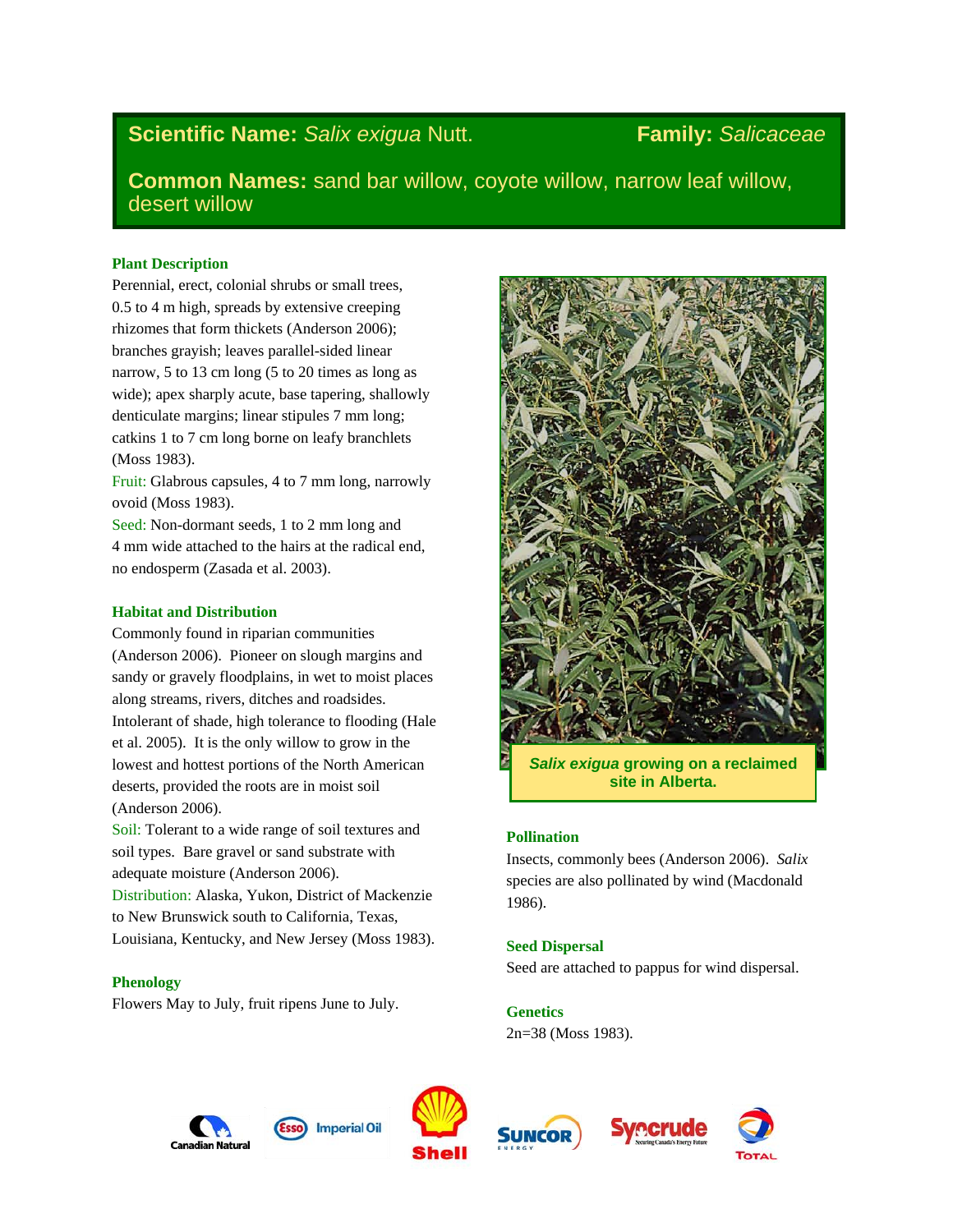

*Salix exigua* **spreading in lines from a parent plant (off to the right) on a revegetated site.**

#### **Seed Processing**

Collection: Because *Salix* seeds are quickly dispersed by wind, branches may be cut just before seed dispersal and placed in water for easier seed collection. Seeds are then easily stripped from branches (Macdonald 1986).

Seed Weight: 0.0454 g/1,000seeds (Young and Young 1992).

Seed/Fruit: 25 (15 to 36) seeds/capsule (Zasada et al. 2003).

Harvest Dates: When catkins change from green to yellow-brown (June to July). For most efficient seed extraction, wait until the capsules begin to open (Zasada et al. 2003).

Cleaning: Dried seeds separate from the cotton if tumbled or shaken (Zasada et al. 2003).

Storage Behaviour: Possibly orthodox; seed should be dried prior to storage at freezing temperatures (Royal Botanic Gardens Kew 2008).

Storage: Seed, dried to approximately 6% to 10% of dry weight, can be stored in sealed containers under constant humidity (Zasada et al. 2003).

Longevity: Stored at 1 to 5°C, dried seeds can remain viable for up to 6 months; if stored at subfreezing temperatures (-10 or -20 $^{\circ}$ C) can last up to 36 to 44 months (Zasada et al*.* 2003).

# **Propagation**

Natural Regeneration: Regenerates by suckering from root system (Zasada et al. 2003) and by seed (Gerling et al. 1996).

Germination: Seeds require light for germination (Anderson 2006).

Fresh seeds will germinate within 12 to 24 hours if kept constantly moist (USDA NRCS n.d.). Pre-treatment: None required.

Direct Seeding: Direct seeding of fruit was not successful in a trial in northeast Alberta (Smreciu et al. 2008).

Vegetative Propagation: Root and twig cuttings (Tannas 1997). If planted in early spring, hardwood cuttings can root rapidly (USDA NRCS n.d.). Hardwood cutting (18 to 25 cm long and 1.3 to 2.5 cm thick) should be collected and prepared for insertion from November to March; no rooting hormone required; 90% to 100% (Dirr and Heuser 1987).

Cuttings (particularly hardwood) were a successful propagation method on wetland sites in the oil sands reclamation area in Fort McMurray.

#### **Aboriginal/Food Uses**

Medicinal: Salicin is a chemical derived from the plant and, chemically, it is related to acetylsalicylic acid (the active ingredient in Aspirin). These chemicals were used by the Native North Americans in preparations to treat toothache, stomach ache, diarrhea, dysentery and dandruff (Anderson 2006). Willow roots were mixed with grease from animal kidneys and used to treat scalp sores and dandruff (Wilkinson 1990).

Other: The bark was used by the Woods Cree to make fishing nets, as an aid in canoe-making and as all-purpose cord. Stems were used to make rims for baskets, bows and arrows, bead weaving looms, and fish roasting sticks. Flexible branches were also used in the construction of backrests and sweat lodges (Tannas 1997).

The inner bark was shredded to make diaper linings and wound dressings. Leaves used to wrap and serve fish (Wilkinson 1990).









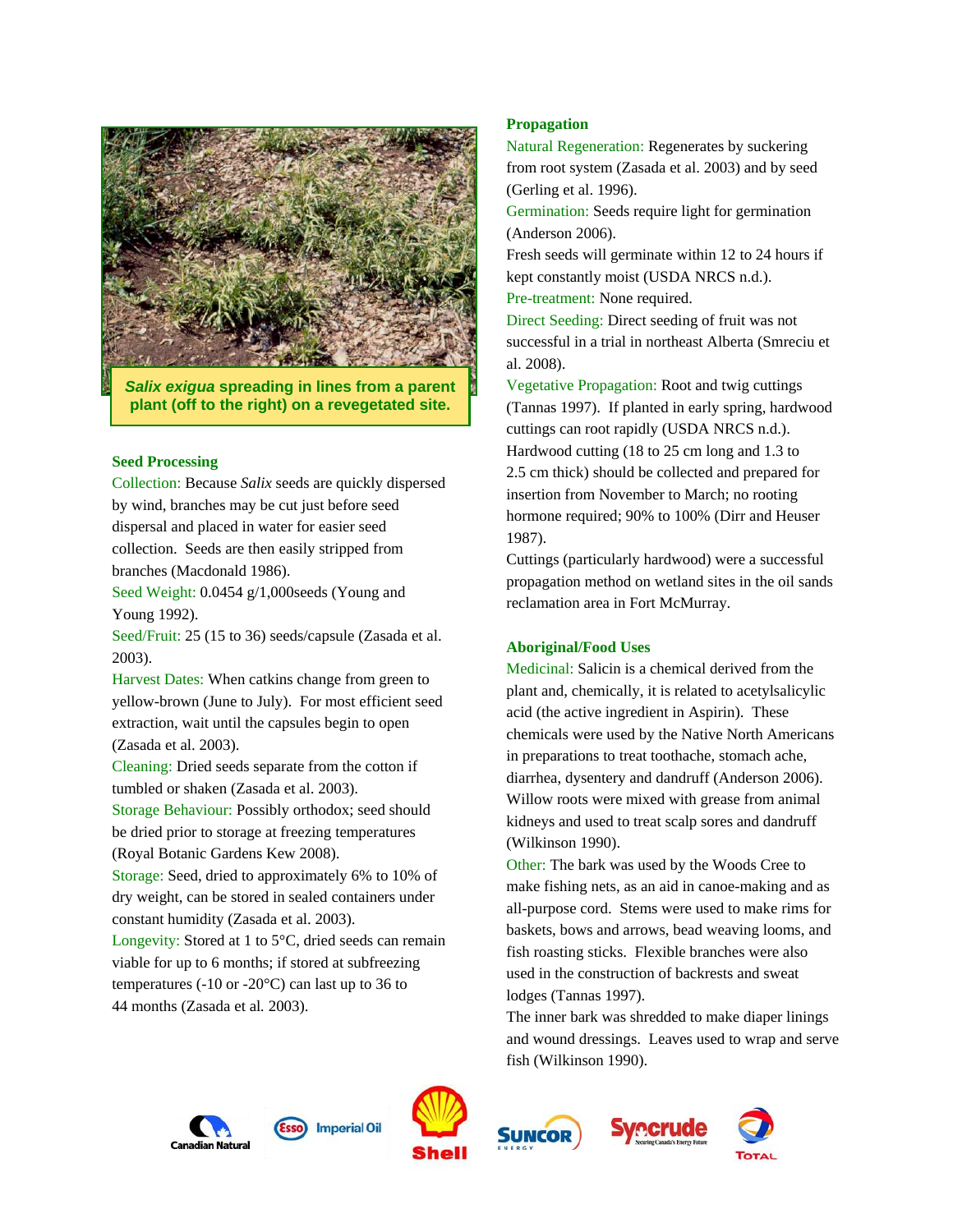#### **Wildlife/Forage Uses**

Wildlife: Excellent forage value (Gerling et al. 1996).

Important food source for beaver, moose and elk. Good to fair browsing for mule deer. Dense stands provide cover for wildlife such as waterfowl, small non-game birds, small mammals, white-tailed deer and mule deer (Anderson 2006).

Livestock: One of the less palatable willows (Tannas 1997). High browsing tolerance because of its ability to spread rapidly and form extensive colonies (Tannas 1997).

Fair browse for sheep, fair to poor browse for cattle (Anderson 2006).

Grazing Response: Decreases in response to grazing and heavy utilization may eliminate this species from riparian areas (Hale et al. 2005).

#### **Reclamation Potential**

Coyote willow is easily propagated (USDA NRCS n.d.). Once planted, sandbar willow requires little care (Stevens et al*.* 2003).

Because of its rapid rhizome spreading and dense colony formation (thickets may be several metres in diameter) it can be used as an increaser, declining once trees and shrubs become established (Tannas 1997).

Used to stabilize sand and gravel deposits thus allowing other species to grow (Anderson 2006). Often found as a natural pioneer on disturbed sites along waterways. In riparian habitats, the dense root system of sandbar willow can serve as an effective shallow groundwater filter and can form overhanging banks which provide habitat for fish and other aquatic living organisms (Stevens et al. 2003). Resilient to natural disturbances (sediment deposition, flooding, high winds, heavy precipitations, and wildlife browsing) (USDA NRCS n.d.).

# **Commercial Resources**

Availability: This species is prolific and cuttings can often be harvested from natural sites without harm to

the parent site. Numerous nurseries and companies in Alberta and Saskatchewan will contract harvest and production of coyote willow. Cultivars: Greenbank (Northern Great Plains cultivar) (Stevens et al. 2003). Not suitable for reclamation purposes in northeastern Alberta. Uses: Stabilization of stream bank and lakeshore; development and restoration of riparian habitat and erosion control (Stevens et al. 2003). Flexibility of stems makes it ideal for basket weaving (Hale et al. 2005).

#### **Notes**

Well-adapted to fires, will sprout from roots and its numerous wind-dispersed seeds play an important part in the revegetation of burned areas. Because of its typical streamside habitat, which has higher soil moisture content, sandbar willow communities may act as natural fire breaks (Anderson 2006).

#### **Photo Credits**

Photos: Wild Rose Consulting, Inc.

# **References**

Anderson, M., 2006. *Salix exigua*. IN: Fischer, W.C. (compiler). The fire effect information system. United States Department of Agriculture, Forest Service, Intermountain Research Station, Intermountain Fire Sciences Laboratory. Missoula, Montana.

[http://www.fs.fed.us/database/feis/plants/shrub/salexi](http://www.fs.fed.us/database/feis/plants/shrub/salexi/introductory.html) [/introductory.html](http://www.fs.fed.us/database/feis/plants/shrub/salexi/introductory.html) [Last accessed June 12, 2013].

Dirr, M.A. and C.W. Heuser, 1987. The reference manual of woody plant propagation: From seed to tissue culture: A practical working guide to the propagation of over 1100 species, varieties, and cultivars. Varsity Press, Athens, Georgia. 239 pp.

Gerling, H.S., M.G. Willoughby, A. Schoepf, K.E. Tannas and C.A Tannas, 1996. A Guide to Using Native Plants on Disturbed Lands. Alberta Agriculture, Food and Rural Development and